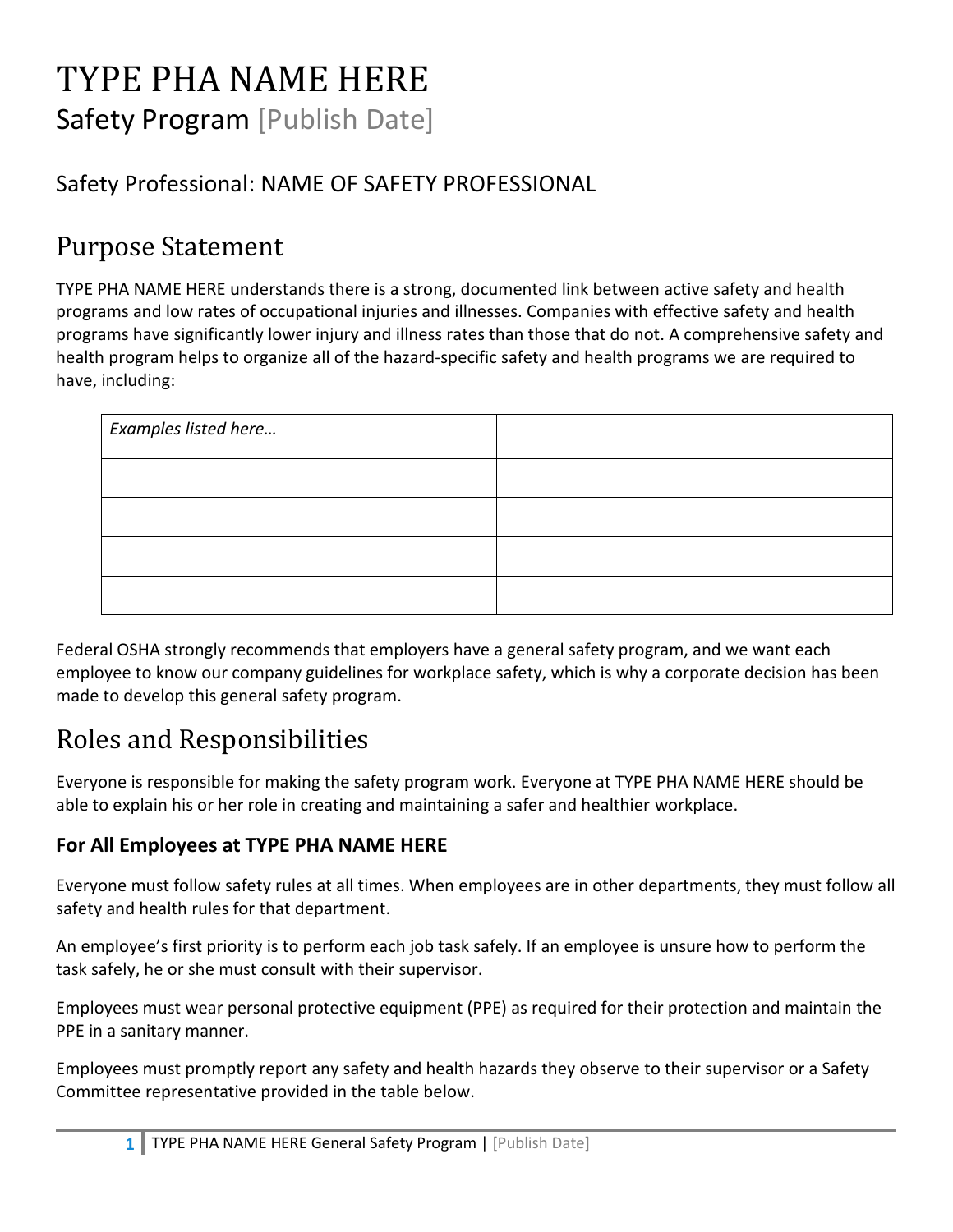| <b>Safety Committee Representatives</b> |                           |  |
|-----------------------------------------|---------------------------|--|
| Name                                    | Telephone #               |  |
| Click here to enter text.               | Click here to enter text. |  |
| Click here to enter text.               | Click here to enter text. |  |
| Click here to enter text.               | Click here to enter text. |  |
| Click here to enter text.               | Click here to enter text. |  |
| Click here to enter text.               | Click here to enter text. |  |
| Click here to enter text.               | Click here to enter text. |  |
| Click here to enter text.               | Click here to enter text. |  |
| Click here to enter text.               | Click here to enter text. |  |

TYPE PHA NAME HERE employees must report all accidents, including near misses, to their supervisor immediately. Supervisors must review all accident investigation reports with the Safety Committee and take appropriate action to prevent recurrence.

TYPE PHA NAME HERE will initiate, in cooperation with first-line supervision, all safety training required by regulation or identified by management, supervision, or the Safety Committee as needed to assure a safe workplace.

The person in charge of safety at your agency will recommend improvements to mitigate any hazards or environmental concerns to management, supervision and the Safety Committee.

#### **For TYPE PHA NAME HERE supervisors**

Supervisors must discuss any current safety issues with their employees at the beginning of all regularly scheduled staff meetings, tool box talks/meetings.

Supervisors will address all safety concerns raised by staff, determine if the concern is valid, and take appropriate corrective action whenever necessary. Corrective action can include ordering new equipment, issuing maintenance work orders, or consulting with the PHA's liability insurance carrier or upper management.

Immediately upon learning of an accident, the supervisor must file a First Report of Injury Form with the person in charge of safety or your PHA. Additionally, the supervisor must initiate an accident investigation and submit the completed accident investigation report to the Executive Director or his/her designee.

Supervisors will actively and positively participate in all Safety Committee inspections of their assigned areas.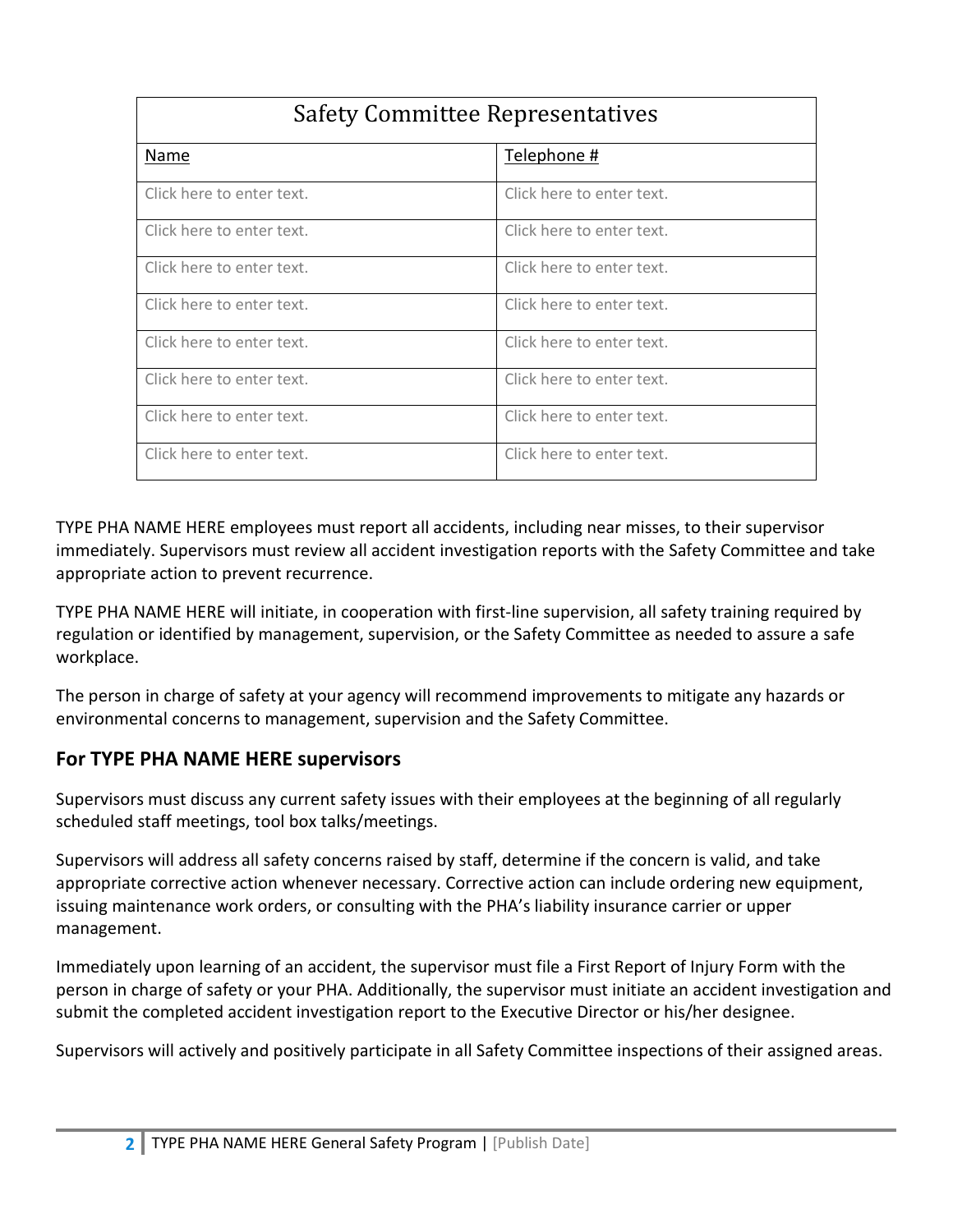#### **For TYPE PHA NAME HERE management**

Managers will communicate to all employees and supervisors the importance of worker safety and health throughout the agency.

Management shall review all safety concerns brought forward by staff and take appropriate action.

Management shall review this program and any recommended revisions at least annually, make appropriate revisions and work with the Executive Director and supervisors to communicate revisions throughout the organization.

Management will identify and correct hazards, budget to purchase new equipment or make repairs, provide the training necessary to work safely and to recognize hazards, and the systems to get repairs made, materials ordered and other improvements accomplished.

Management will demonstrate the importance of this safety program by the example they set in initiating safety and health improvements, correcting hazards, enforcing safety rules, rewarding excellent performance in safety and health, and by following all safety rules.

## Hazard identification, analysis and control

### **Methods**

One method used to identify hazards includes walk around inspections. Checklists can serve as a good starting point to assist in identifying workplace hazards and can be customized to specific needs or areas of concern.

Regardless of the method used, TYPE PHA NAME HERE will combine expert opinion about safety and health hazards with input from at least one employee who works directly with the process or equipment in question. Hazard identification will be done annually to identify both newly developed hazards and those previously missed.

TYPE PHA NAME HERE will also conduct workplace hygiene monitoring and harmful physical agents or noise. Owner's manuals and manufacturer guidelines detailing the safe operation, care and maintenance of equipment and machines will also be used for hazard identification.

Additionally, the PHA will have insurance carriers and/or contracted safety & health professionals conduct walk around inspections to identify hazards, conduct workplace hygiene monitoring and recommend corrective action as needed.

One of the tools used to identify hazards is the use of NAME OF SAFETY PROFESSIONAL.

#### **New equipment/processes**

Initial hazard assessments will be performed prior to the introduction of new materials, equipment or processes to the workplace, or before major changes are made to processes, equipment or the work environment. These assessments will be performed by supervisors. This is to assure employees will be protected from potential safety and health hazards from the beginning.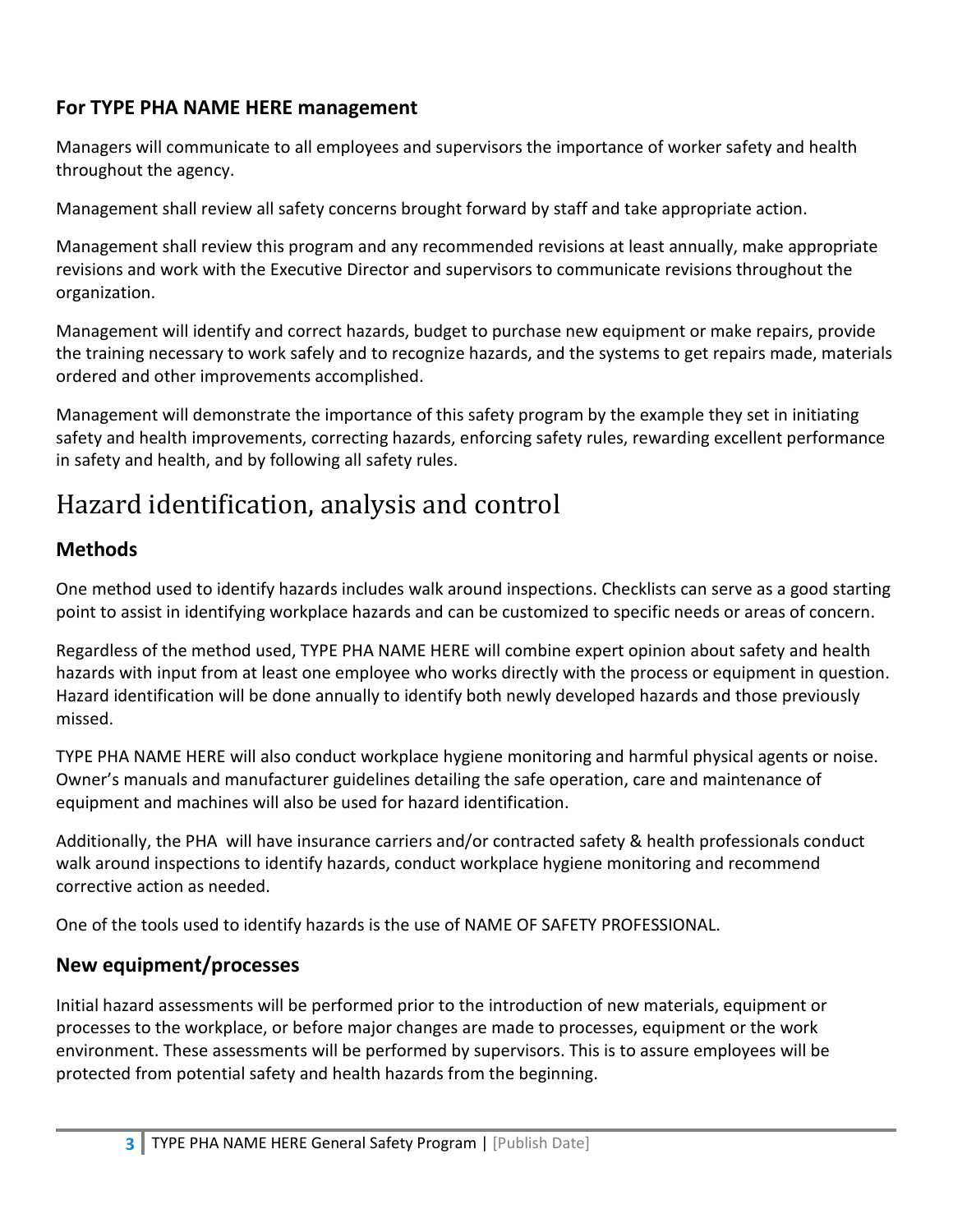#### **Drug Testing**

All employees are subject to drug testing per the PHA's Drug-Free Workplace Policy. Testing may be conducted pre-employment, reasons of suspicion, scheduled or random testing, post-incident/accident, or post treatment.

#### **Reporting hazards**

All employees are trained on how to report workplace safety and health hazards and to expect that the problems will be evaluated and corrected if a hazard exists. In order to do that, TYPE PHA NAME HERE has developed a reporting system using personal notification to supervisor for action. Employees reporting a hazard will be updated about the status of their complaint by their supervisor.

TYPE PHA NAME HERE expects employees to correct hazards such as housekeeping issues. For example: moving clutter stacked in front of a fire extinguisher or exit door, removing a tripping hazard, or wiping up a non-chemical spill.

It is not acceptable for employees to conduct repair or maintenance they are not trained to do, that would require locking out a power source, could expose an employee to electrical shock, repairing a machine guard, using tools or equipment not normally used for the employee's job including power tools, non-power tools and ladders, or placing any part of the employee's body in the moving part of a machine for any amount of time.

#### **Abating or fixing hazards**

After hazards are identified, they will be managed per the standard safety engineering hierarchy for controlling hazards, as follows:

- 1. **Engineer** the hazard out. These engineering controls could include machine guarding, guardrails, ventilation, or raw material substitution as examples. All engineering controls will be exhausted before other measures are taken.
- 2. **Work practice controls.** This is a technique for employee protection and involves modifying tasks and jobs to reduce employee exposure to hazards. This could include using water to keep airborne dust levels down, keeping lids on solvent containers, and avoiding creation of tripping hazards.
- 3. **Administrative Controls.** An example of an administrative control may be to use job rotation (perhaps for a repetitive job) or using a tool (push stick, for example) to reduce employee exposure to a hazard. Another administrative control could be to develop a work rule that employees would be trained on and then the rule would be strictly enforced.
- 4. **Personal Protective Equipment.** This should not be used in place of the above 3 controls, but in conjunction with them. Examples of personal protective equipment would be items such as: respirators, gloves, safety glasses, hearing protection, etc. Maintenance staff will, at a minimum, wear clean disposable gloves each time they enter a dwelling unit and safety goggles or face shield when working on any drain line. Failure to do so will result in disciplinary action up to and including termination.

Employee input about abatement techniques will be sought. Employees are able to provide insight regarding equipment and work procedures or have their own ideas about how to abate hazards. Employees are often familiar with the history of the process and what measures might have been tried in the past.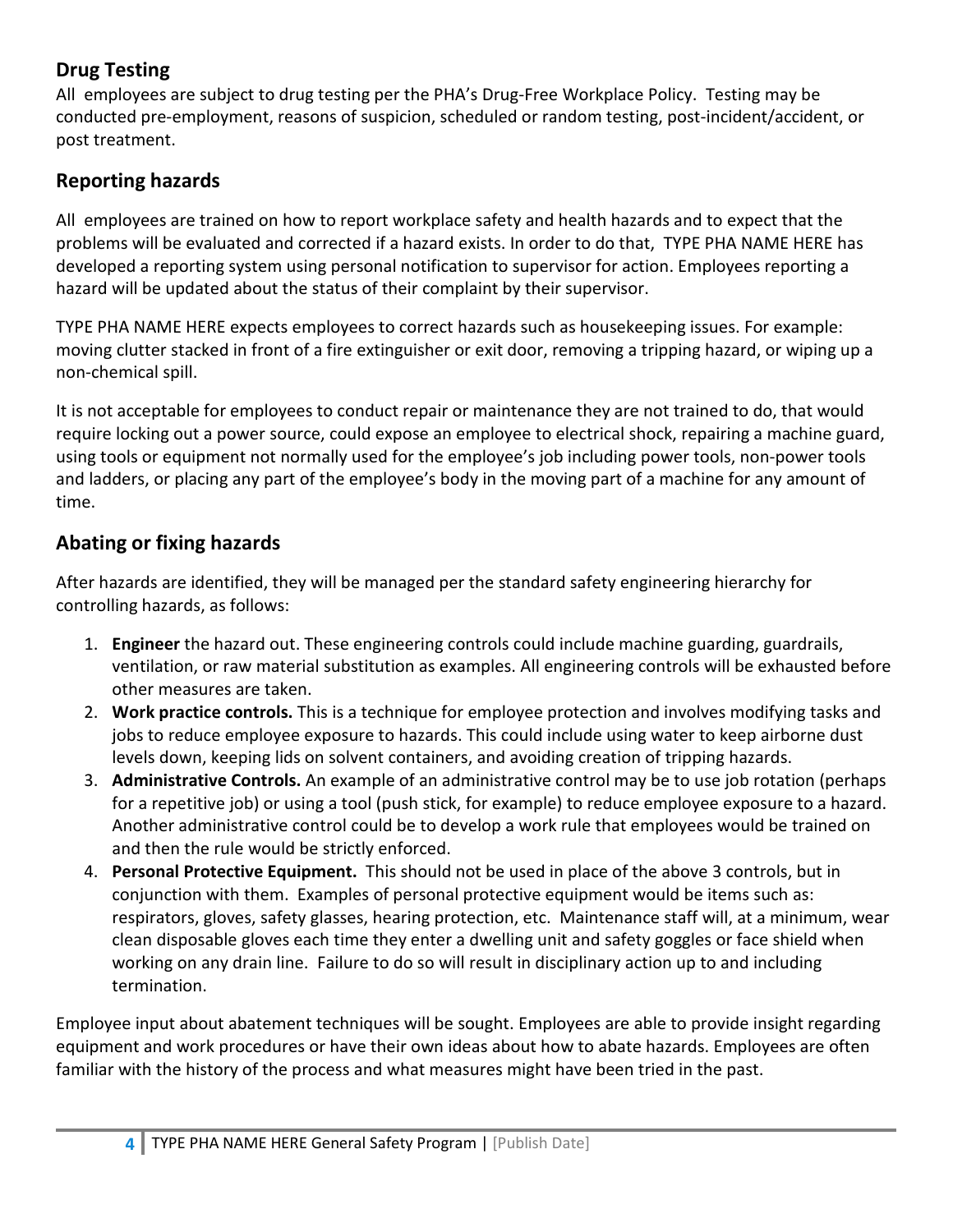Regular preventative maintenance of equipment is also important to prevent hazards. If there is equipment within the facility(s) that requires regularly scheduled maintenance or integrity checks, per manufacturer's guidelines, such maintenance may be performed by external contractors. Proper housekeeping methods are also used to reduce health hazards. Housekeeping is the responsibility of all employees.

## Communication and Training

A written safety and health program is just words on paper if employees are not aware of it. Employees cannot follow safety rules, identify hazards, use correct work procedures or protective equipment, or work to achieve safety goals if they do not have the necessary knowledge to do so.

If employees are afraid to discuss safety and health concerns with management or have no clear method of reporting their concerns to management, safety and health hazards can go undetected. Uncorrected hazards can adversely affect employee morale and productivity. With that in mind, requires employees to read this safety policy as part of our safety training program so they are aware of how the company addresses worker safety and has a plan on preventing injury, identifying hazards, enforcing safety rules, and training employees on how to do their work safely.

TYPE PHA NAME HERE employees will receive training on this program and a verbal review of the content of this program:

- 1. With each new employee, prior to them beginning work.
- 2. Whenever management notices deficiencies in work practices.
- 3. Whenever the contents of this program change.

#### **Hazard specific or position specific safety training**

In addition to this safety program, employees will receive safety training that is specific to particular hazards or specific to safety rules for a position. Some of these programs require annual training according to state and federal regulations. Those subjects requiring *annual* training are the following:

| Click here to enter text. | Click here to enter text. |
|---------------------------|---------------------------|
| Click here to enter text. | Click here to enter text. |
| Click here to enter text. | Click here to enter text. |
| Click here to enter text. | Click here to enter text. |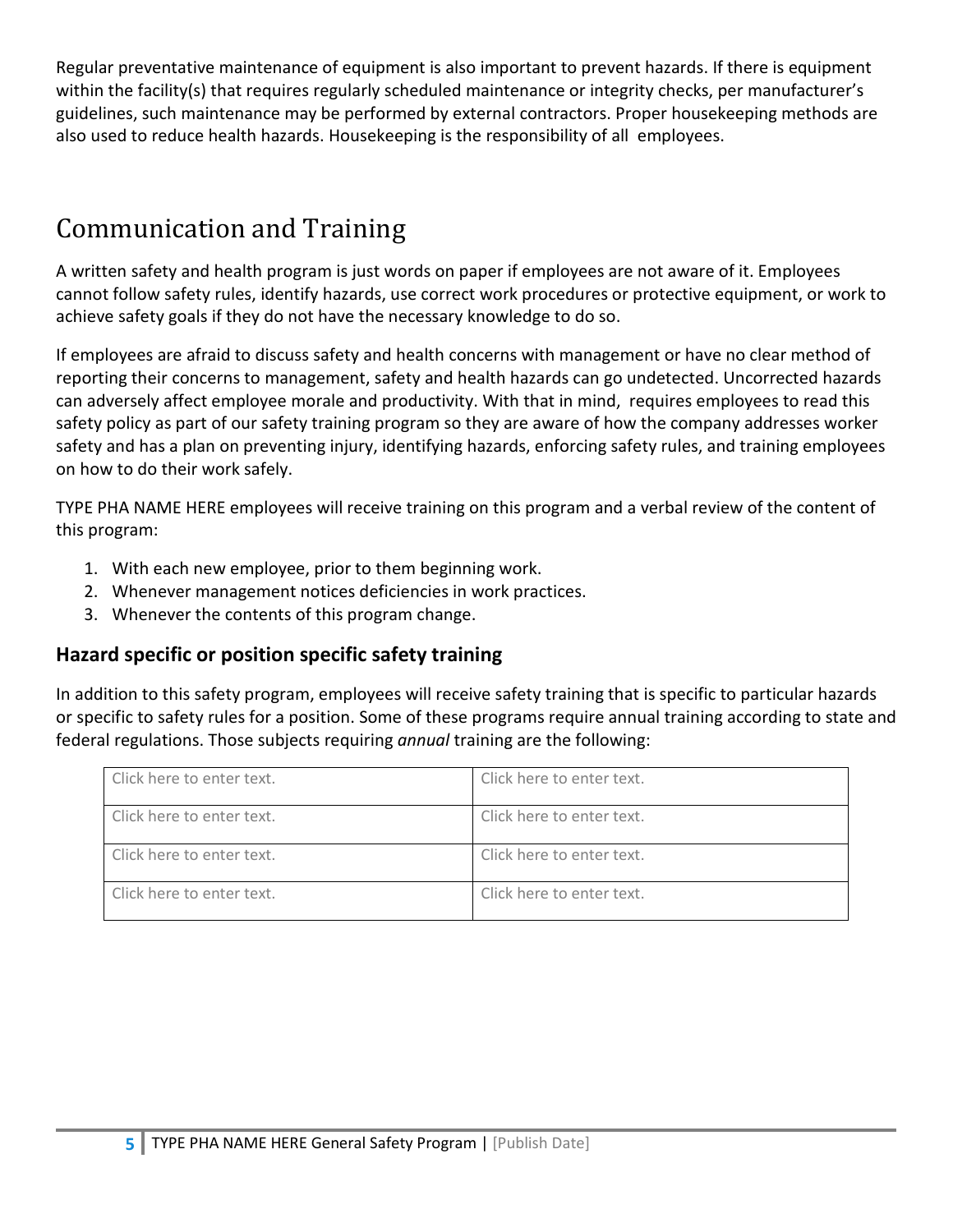### **Other than annual safety subjects requiring training**

*\*Note: Using the example below for guidance, name topics that apply to your workforce in the table below, writing a brief description for each.*

#### **Emergency action plan**

TYPE PHA NAME HERE designates and trains employees to assist in a safe and orderly evacuation of other employees in the case of emergency. TYPE PHA NAME HERE will review the emergency action plan with each employee when the plan is developed, at hire, when the employee's responsibilities under the plan change; or when the plan is changed.

## Accident investigation

Accident investigation is a key component of a safety and health program. The goal of accident investigation is to identify and prevent hazards. Accident investigations will be a team effort including supervision and at least one member familiar with the processes or equipment involved in the incident. Any contractors involved will also be represented on the team. An accident investigation form will be completed for each accident.

Three cause levels will be investigated including the following:

- 1. Direct Causes. These are the immediate causes of the injury, illness or damage. An example could be hazardous materials or energy (e.g., electrical, potential energy or heat) that caused the injury or damage.
- 2. Indirect Causes. These are unsafe acts and conditions that caused hazardous material or energy, for example, to exceed safe limits.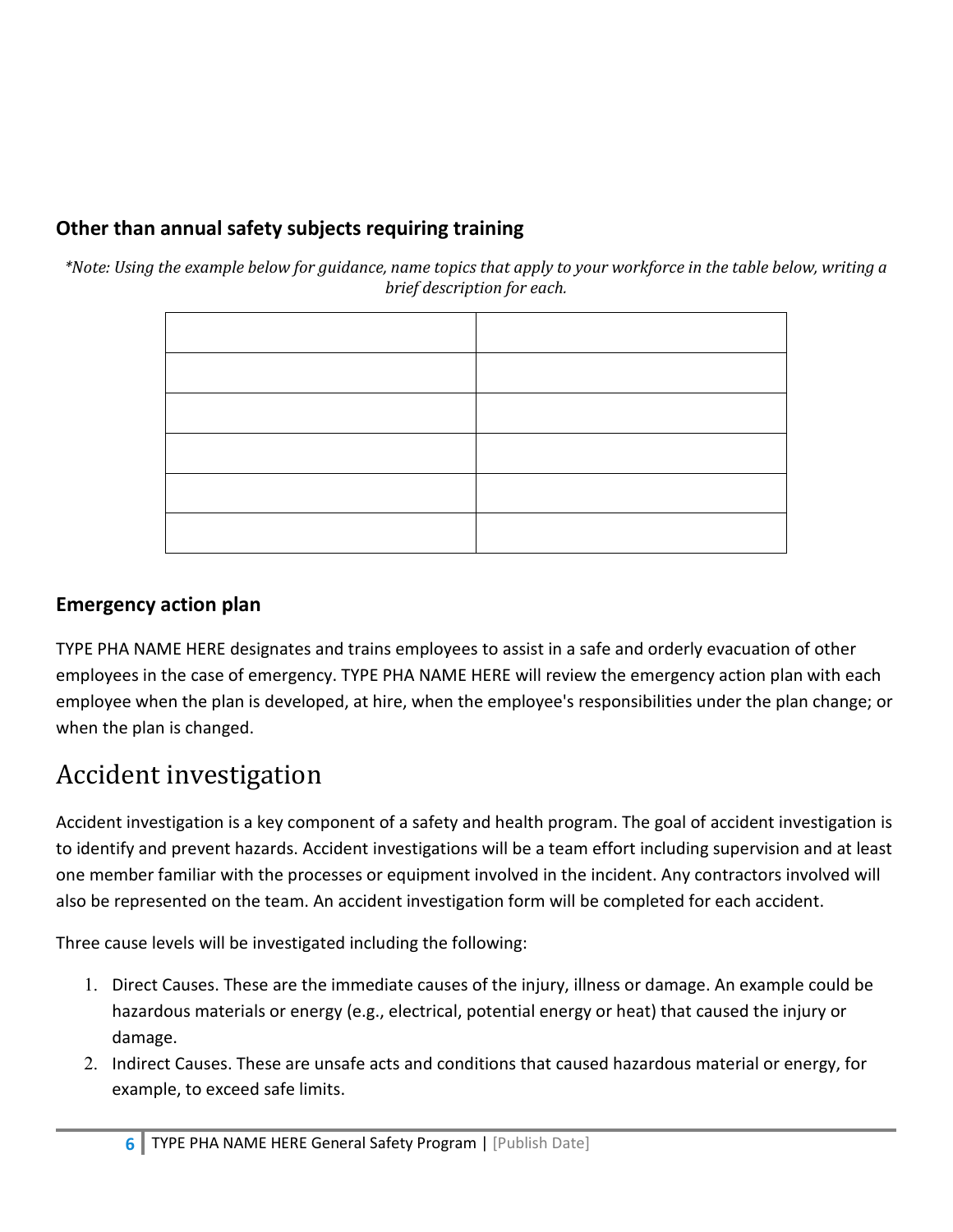3. Basic Causes. Causes that contribute to the creation of the indirect hazards. These can include poor management policies, personal factors or environmental factors.

#### **Enforcement of safety program**

Responsibility for safety and health exists at all levels here at TYPE PHA NAME HERE. Safety rules will be enforced. Supervisors monitor employees to assure engineering controls (guards etc.) and personal protective equipment are correctly used and procedures correctly followed.

\*Note: Enter company disciplinary policy here.

#### **Safety program review**

TYPE PHA NAME HERE will review this safety program annually. The following items should be reviewed on an annual basis:

- 1. Review company safety goals for the year, and determine if they were met. If they were not met, determine why.
- 2. Set new goals for the coming year. This program and our other safety and health programs should be updated to correct shortfalls, and to reflect the real procedures used in the organization.
- 3. Whether the procedures used in the facility are consistent with those described in this program and if they are effective. For example, if there are injuries and illnesses occurring from hazards that are not identified or controlled through the methods described in our safety programs, we need to determine if the methods used in our occupational environments are correct and as described in our written programs and training materials. If the methods are not being used or being used incorrectly, we need to determine what barriers are present that prevent the correct application of methods.
- 4. Review of injury and illness log will be examined for trends, such as similar injuries to employees with similar job duties, similar causes of injuries and illnesses or departments with higher than average injury rates. Accident investigation reports should also be reviewed.

#### **Safety Committee**

In accordance with best practices for occupational safety, TYPE PHA NAME HERE has a joint labormanagement Safety Committee. Safety Committee members can perform their duties without fear of discrimination or retaliation by management. The requirements for the committee, in addition to the duties outlined earlier in this program, are to:

- 1. Hold regularly scheduled meetings and keep documented minutes of the meetings.
- 2. Have the employees of this company select their Safety Committee members.